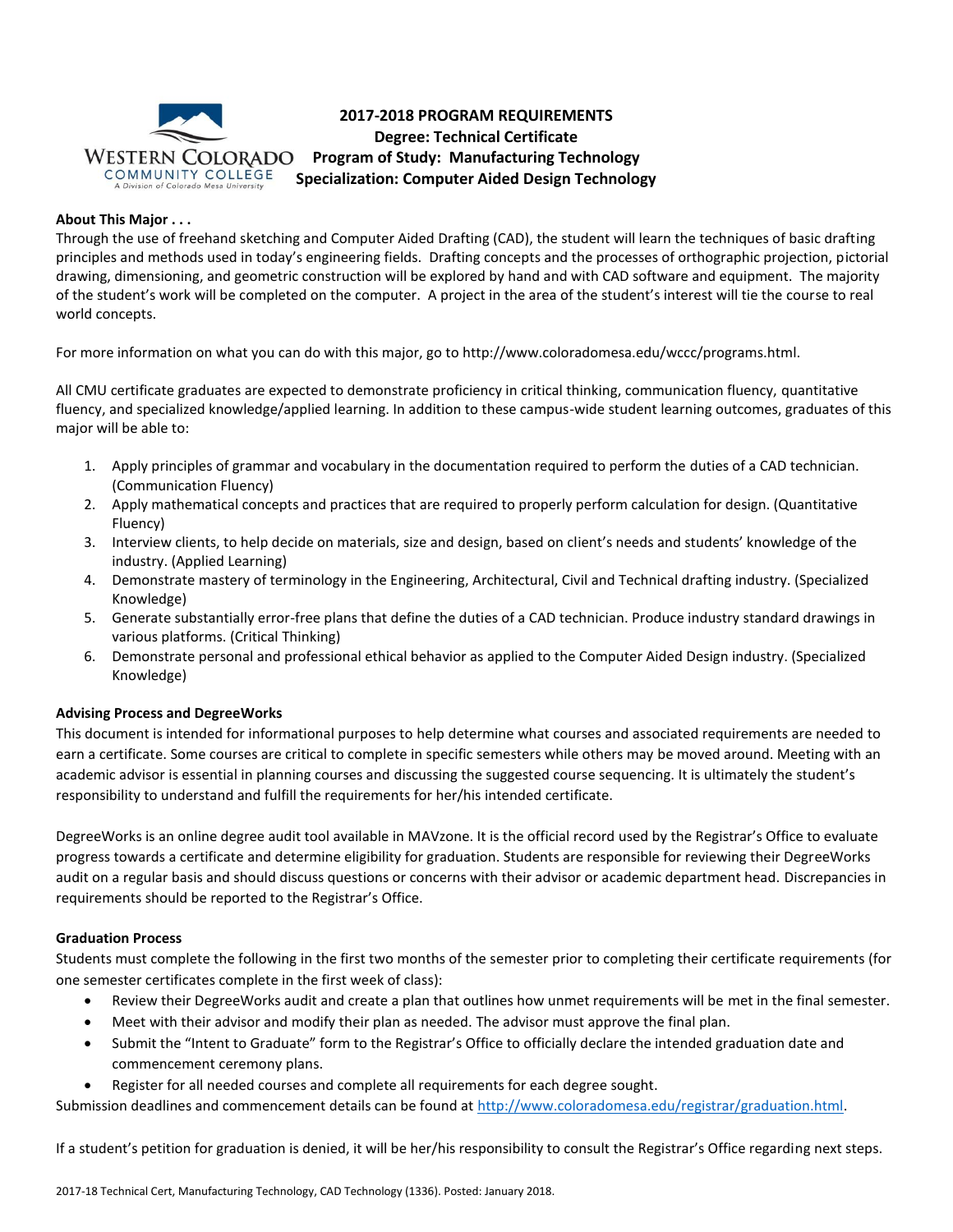# **INSTITUTIONAL CERTIFICATE REQUIREMENTS**

The following institutional requirements apply to all CMU technical certificates. Specific programs may have different requirements that must be met in addition to institutional requirements.

- Consists of 5-59 semester hours.
- Primarily 100-200 level courses.
- At least fifty percent of the credit hours must be taken at CMU.
- 2.00 cumulative GPA or higher in all CMU coursework.
- A grade lower than "C" will not be counted toward meeting the requirements.
- A course may only be used to fulfill one requirement for each degree/certificate.
- Non-traditional credit, such as advanced placement, credit by examination, credit for prior learning, cooperative education and internships, cannot exceed twenty-five percent of the semester credit hours required for a technical certificate.
- Pre-collegiate courses (usually numbered below 100) cannot be used for graduation.
- Capstone exit assessment/projects (e.g., Major Field Achievement Test) requirements are identified under Program-Specific Certificate Requirements.
- The Catalog Year determines which program sheet and certificate requirements a student must fulfill in order to graduate. Visit with your advisor or academic department to determine which catalog year and program requirements you should follow.
- See "Requirements for Undergraduate Degrees and Certificates" in the catalog for a complete list of graduation requirements.

## **PROGRAM-SPECIFIC CERTIFICATE REQUIREMENTS**

35-36 semester hours for the Technical Certificate in Manufacturing Technology - Computer Aided Design Technology.